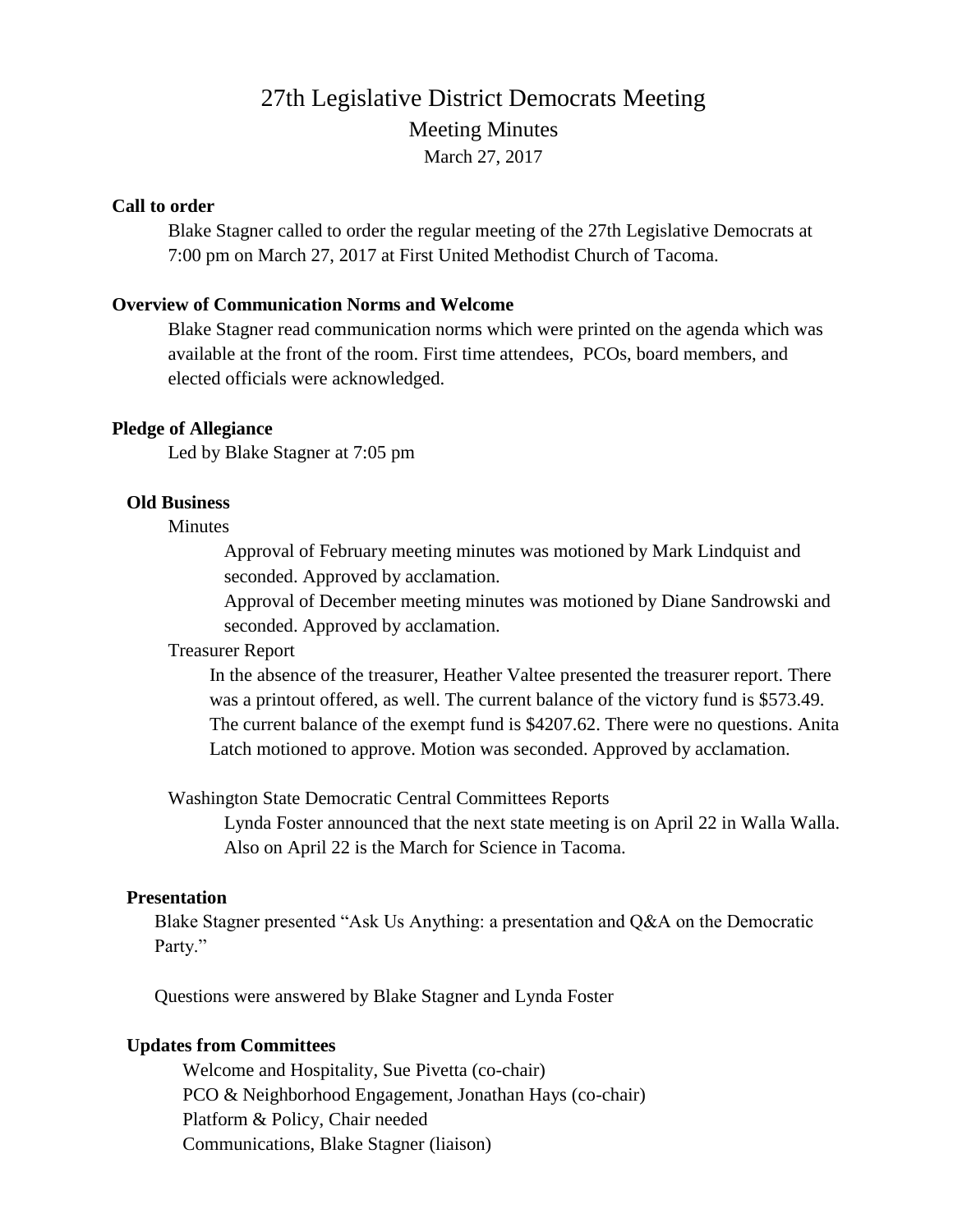Outreach & Events, Patrick Casados (co-chair), Vanessa Endorsements, Kathy Orlando (co-chair), Ian Northrip (co-chair)

## **Appointment of Precinct Committee Officers**

The following were elected by acclamation as PCO, being the only candidate in their precinct:

| Douglas Galuska | 27-422 |
|-----------------|--------|
| David LeFebvre  | 27-449 |

## **2017 Budget Proposal**

Lynda Foster presented the draft budget, answered questions, and asked for feedback. Members will vote on the budget next month.

## **Candidate 90 Second Speeches**

Cathereine Ushka, Tacoma School Board President, is running for City Council, position 4, the seat currently held by Marty Campbell. Campaign Kickoff on May 3rd, 5:30, Firefighters Hall.

Meredith Neal is running for City Council, position 6. Campaign Kickoff on April 27th , 5:00, Historic 1625, Tacoma Place.

Jim Merritt is running for Mayor

Victoria Woodards, City Councilwoman, is running for Mayor

## **News from Olympia**

Jeannie Darneille, State Senator, gave an update and answered questions for 10 minutes.

# **Good of the Order**

Joaane Babic, PCDCC Events Committee, announced April Fools Fish Fry. Next meeting of PCDCC is the 2nd Thursday of April

Mariliese. League of Women Voters, announced event on April 1st.

Kathy Orlando announced ESC discussion with Derek Kilmer

Justin Leighton spoke on behalf of "Decline to Sign I-1552" and announced fundraiser on May 4 at 5:00, location to be determined.

Commiseration and Libations at The Hub after meeting

# **Raffle**

Joanna Babic held the winning ticket